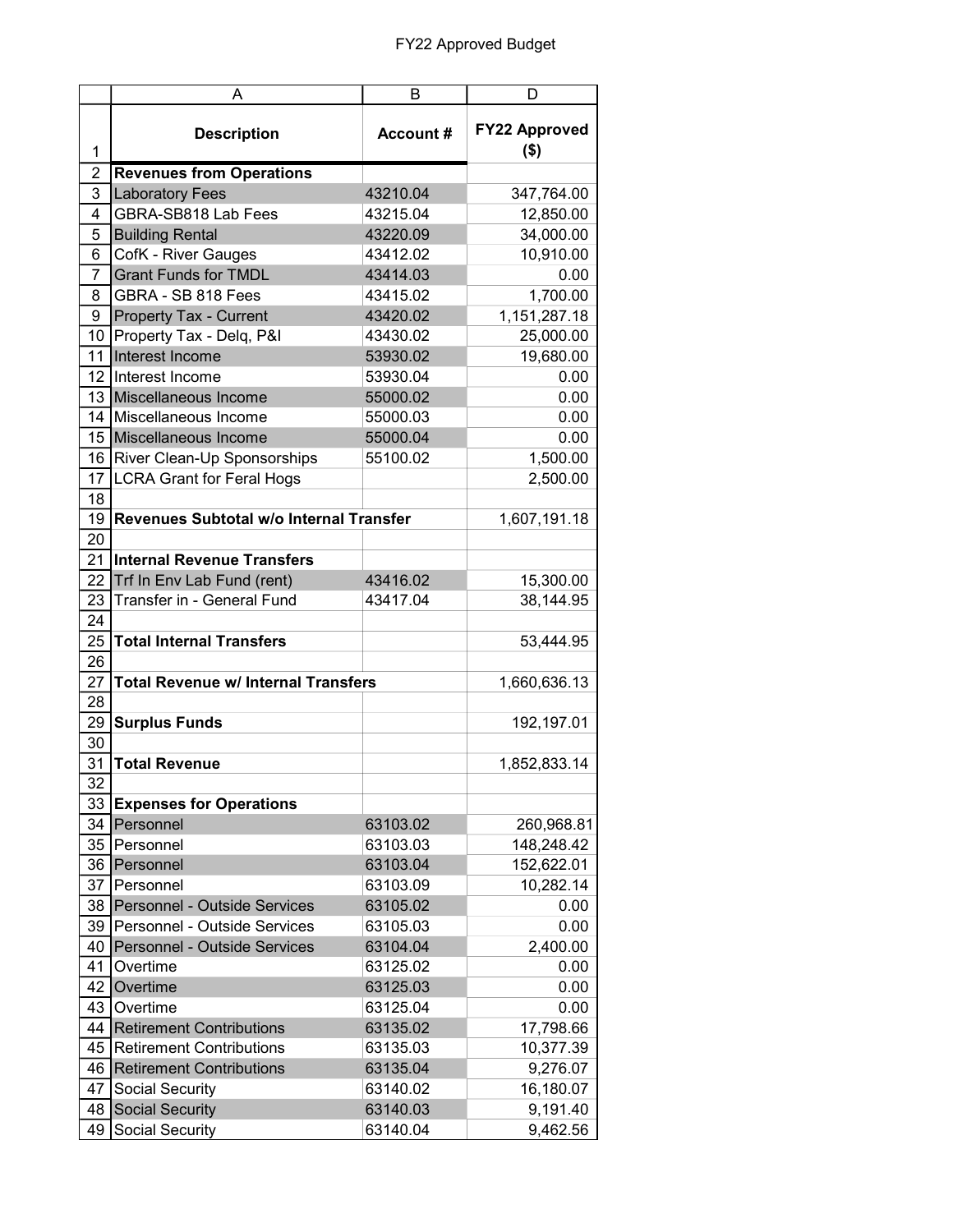|    | A                                         | В                | D                               |
|----|-------------------------------------------|------------------|---------------------------------|
| 1  | <b>Description</b>                        | <b>Account #</b> | <b>FY22 Approved</b><br>$($ \$) |
| 50 | <b>Social Security</b>                    | 63140.09         | 637.49                          |
| 51 | Medicare                                  | 63142.02         | 3,784.05                        |
| 52 | Medicare                                  | 63142.03         | 2,149.60                        |
| 53 | Medicare                                  | 63142.04         | 2,213.02                        |
| 54 | Medicare                                  | 63142.09         | 149.09                          |
| 55 | Employee Insurance                        | 63150.02         | 32,488.43                       |
| 56 | Employee Insurance                        | 63150.03         | 31,585.16                       |
| 57 | Employee Insurance                        | 63150.04         | 31,451.11                       |
| 58 | <b>Worker's Compensation</b>              | 63155.02         | 1,056.50                        |
| 59 | <b>Worker's Compensation</b>              | 63155.03         | 1,056.50                        |
| 60 | <b>Worker's Compensation</b>              | 63155.04         | 2,113.00                        |
| 61 | <b>Worker's Compensation</b>              | 63155.09         | 1,056.50                        |
| 62 | Unemployment Insurance                    | 63160.02         | 607.50                          |
| 63 | Unemployment Insurance                    | 63160.03         | 810.00                          |
| 64 | Unemployment Insurance                    | 63160.04         | 1,012.50                        |
| 65 | Unemployment Insurance                    | 63160.09         | 540.00                          |
| 66 | <b>Employment Search</b>                  | 63165.02         | 0.00                            |
| 67 | <b>Employment Search</b>                  | 63165.03         | 500.00                          |
| 68 | <b>Employment Search</b>                  | 63165.04         | 0.00                            |
| 69 | <b>Employment Search</b>                  | 63165.09         | 500.00                          |
| 70 | <b>Education/Training</b>                 | 63170.02         | 1,500.00                        |
| 71 | Education/Training                        | 63170.03         | 250.00                          |
| 72 | Education/Training                        | 63170.04         | 200.00                          |
| 73 | <b>Employee Relations</b>                 | 63180.02         | 350.00                          |
| 74 | <b>Employee Relations</b>                 | 63180.03         | 350.00                          |
| 75 | <b>Employee Relations</b>                 | 63180.04         | 250.00                          |
| 76 | <b>Employee Relations</b>                 | 63180.09         | 50.00                           |
| 77 | <b>Office Supplies</b>                    | 63210.02         | 2,500.00                        |
| 78 | <b>Office Supplies</b>                    | 63210.03         | 750.00                          |
| 79 | <b>Office Supplies</b>                    | 63210.04         | 1,500.00                        |
| 80 | <b>Bank &amp; Credit Card Svc Charges</b> | 63212.02         | 0.00                            |
| 81 | Bank & Credit Card Svc Charges            | 63212.04         | 0.00                            |
| 82 | <b>Janitorial Supplies</b>                | 63213.09         | 2,500.00                        |
| 83 | Postage & Shipping                        | 63216.02         | 750.00                          |
| 84 | Postage & Shipping                        | 63216.03         | 750.00                          |
| 85 | Postage & Shipping                        | 63216.04         | 3,500.00                        |
| 86 | Uniform & Outer Clothing                  | 63219.02         | 200.00                          |
| 87 | Uniform & Outer Clothing                  | 63219.03         | 200.00                          |
| 88 | Uniform & Outer Clothing                  | 63219.04         | 300.00                          |
| 89 | Chemicals, Colilert                       | 63249.04         | 47,000.00                       |
| 90 | Chemicals, General                        | 63255.04         | 6,000.00                        |
| 91 | Lab Supplies                              | 63258.04         | 20,000.00                       |
| 92 | <b>Field Supplies</b>                     | 63261.03         | 150.00                          |
| 93 | Office Equipment Rprs & Maint             | 63305.02         | 0.00                            |
| 94 | <b>Office Equipment Rprs &amp; Maint</b>  | 63305.03         | 0.00                            |
| 95 | Office Equipment Rprs & Maint             | 63305.04         | 0.00                            |
| 96 | Lab Equipment Rprs & Maint                | 63315.04         | 8,000.00                        |
| 97 | Field Equipment Rprs & Maint              | 63317.03         | 1,500.00                        |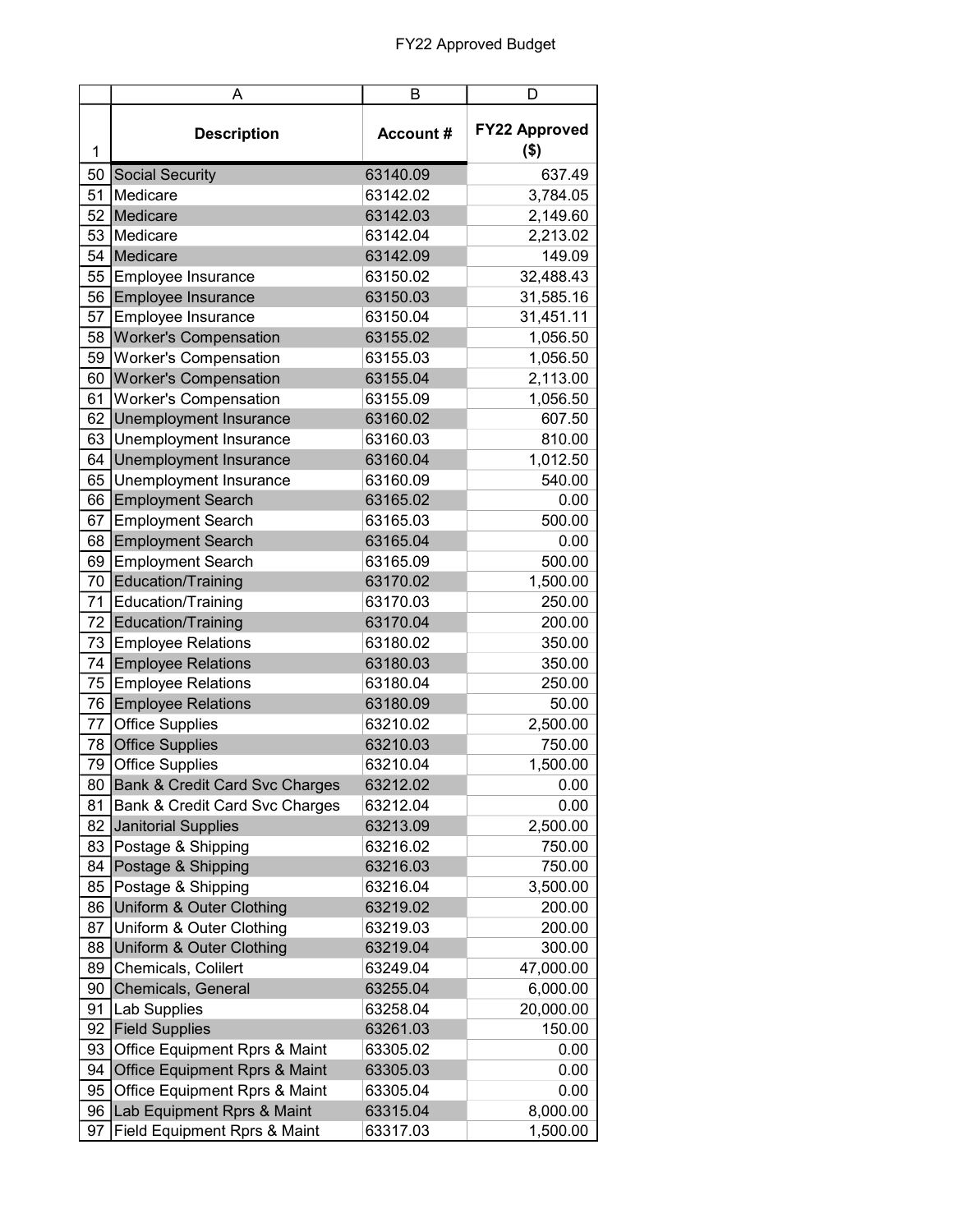|   | A                                  | в                | D                               |
|---|------------------------------------|------------------|---------------------------------|
| 1 | <b>Description</b>                 | <b>Account #</b> | <b>FY22 Approved</b><br>$($ \$) |
|   | 98 Vehicle Rprs & Maint            | 63335.03         | 600.00                          |
|   | 99 Buildings Rep & Maint           | 63372.09         | 8,000.00                        |
|   | 100 Professional Svcs, Legal       | 63410.02         | 25,000.00                       |
|   | 101 Prof. Svcs - Audit/Accounting  | 63419.02         | 23,000.00                       |
|   | 102 Water Monitoring               | 63431.03         | 21,600.00                       |
|   | 103 Professional Services - SB 818 | 63432.03         | 14,550.00                       |
|   | 104 Professional Svcs, Laboratory  | 63432.04         | 49,000.00                       |
|   | 105 NELAP Certification Testing    | 63433.04         | 4,000.00                        |
|   | 106 Professional Svcs, Computer    | 63435.02         | 1,500.00                        |
|   | 107 Professional Svcs, Computer    | 63435.03         | 1,500.00                        |
|   | 108 Professional Svcs, Computer    | 63435.04         | 1,000.00                        |
|   | 109 Database Management            | 63437.04         | 1,500.00                        |
|   | 110 Tax Collection Fees            | 63441.02         | 11,762.87                       |
|   | 111 Kerr Central Appraisal Dist.   | 63444.02         | 13,745.00                       |
|   | 112 Electricity                    | 63450.09         | 12,000.00                       |
|   | 113 Water                          | 63456.09         | 5,000.00                        |
|   | $114$ Gas                          | 63459.09         | 2,500.00                        |
|   | 115 Telephone                      | 63465.02         | 1,500.00                        |
|   | 116 Telephone                      | 63465.03         | 1,500.00                        |
|   | 117 Telephone                      | 63465.04         | 2,900.00                        |
|   | 118 Telephone                      | 63465.09         | 0.00                            |
|   | 119 Grounds & Landscaping          | 63466.09         | 53,560.00                       |
|   | 120 Janitorial Service             | 63467.09         | 1,000.00                        |
|   | 121 Solid Waste                    | 63468.09         | 1,200.00                        |
|   | 122 Radio & Cellular               | 63471.02         | 2,280.00                        |
|   | 123 Radio & Cellular               | 63471.03         | 1,200.00                        |
|   | 124 Radio & Cellular               | 63471.04         | 600.00                          |
|   | 125 Watershed Programs             | 63480.03         | 462,160.00                      |
|   | 126 Water Research                 | 63482.03         | 0.00                            |
|   | 127 River Clean-Up                 | 63485.03         | 4,500.00                        |
|   | 128 HazMat Initiative              | 63486.03         | 200.00                          |
|   | 129 Conservation Easements         | 63488.03         | 5,000.00                        |
|   | 130 Water Development              | 63490.03         | 0.00                            |
|   | 131 Water Permit Fees              | 63491.03         | 2,000.00                        |
|   | 132 GBRA Rainfall Gauge Maint      | 63494.03         | 5,000.00                        |
|   | 133 USGS Riverflow Gauges          | 63496.03         | 36,640.00                       |
|   | 134 Memberships                    | 63510.02         | 2,000.00                        |
|   | 135 Memberships                    | 63510.03         | 400.00                          |
|   | 136 Memberships                    | 63510.04         | 150.00                          |
|   | 137 Professional Licenses          | 63515.02         | 100.00                          |
|   | 138 Professional Licenses          | 63515.04         | 2,030.00                        |
|   | 139 Board Meeting Expense          | 63520.02         | 1,000.00                        |
|   | 140 Meals & Lodging                | 63525.02         | 1,000.00                        |
|   | 141 Meals & Lodging                | 63525.03         | 300.00                          |
|   | 142 Meals & Lodging                | 63525.04         | 150.00                          |
|   | 143 Mileage Reimbursement          | 63530.02         | 1,500.00                        |
|   | 144 Mileage Reimbursement          | 63530.03         | 400.00                          |
|   | 145 Mileage Reimbursement          | 63530.04         | 200.00                          |